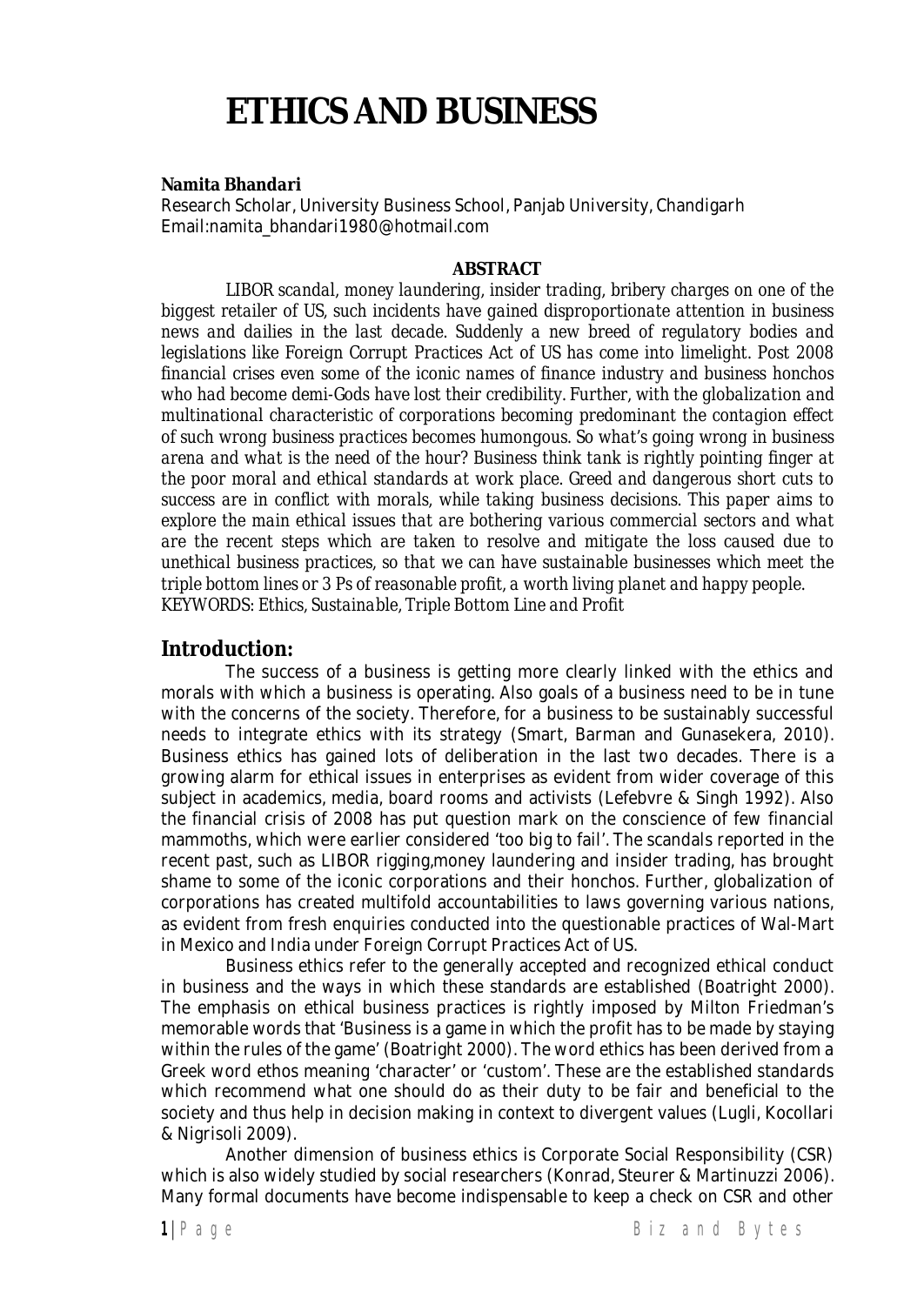ethical activities of corporations like environmental reporting, social audit reports, code of conducts or ethics, code of fair practices etc. According to World Economic Forum 2005 the six burning issues which academia, government and business collectively need to address immediately are:

- 1. Poverty
- 2. Climate Change
- 3. Equitable globalization
- 4. Education
- 5. Middle East Instability
- 6. Governance

(http://www.kpmg.com.au/aci/docs/rassas\_view-from-the-top200510.pdf)

#### **Recent Issues in Business Ethics**

**Corruption and Bribing:** Even the biggest of the corporate giants could not be insulated from corruption charges. The widespread allegations of corruption on Walmart's Mexican subsidiary has shaken the compliance claims made by U.S. corporations. Not only this Walmart's Indian operations were snubbed at a very nascent stage by bribing issues in its supply chain. Not only US federal authorities even shareholder's of Walmart have filed suit against it for duping their interest by following corrupt practices. Another giant corporation which has been dragged into corrupt allegations is J P Morgan for hiring relatives of top Chinese officials in their organization to get favors for establishing business there. Because of this widespread malice of corruption,the image of India as a business destination has taken a huge hit. In spite of FDI in multi brand retail getting opened up, international retail giants are thinking twice before venturing into India due to the issue of red tapism.

**Financial Frauds and Poor Risk Management:** Enron, WorldCom, Lehman Brothers, Bear Sterns are the companies which have perished today because they targeted short term gains at the cost of their ethics and morals. Companies like Mc Donald are facing lots of bad publicity because its unhealthy menu is causing obesity among the kids. In a recent episode of financial fraud, Reebok India suffered a financial loss of Rs. 870 crores along with the huge reputational loss to the brand. This fraud highlighted the irregularities in reporting and management of the company and the serious damage financial irregularities can cause. Another scam which shook the international financial markets is LIBOR scandal where very reputed and widely benchmarked London Interbank Offered Rates were rigged by some of the most reputed multinational financial behemoths like Barclays Bank, because of which its head resigned and the bank also was heavily penalized. The Libor is an average interest rate calculated through submissions of interest rates by major banks in London. The scandal arose when it was discovered that banks were falsely inflating or deflating their rates so as to profit from trades, or to give the impression that they were more creditworthy than they were. Infact financial recklessness and greed of big U.S. financial corporate like Lehman Brothers led to 2008 financial crisis the aftermaths of which are still felt across the world and economies are paying heavily for it.

**Labor Exploitation:** These days a business not only should be clean in its own operations rather the whole of its supply chain should be ethical. A business house is even responsible for the wrong doings of any of the vendors across the supply chain. One such example is of Apple Incorporation which has come into bad publicity because of the labor exploitation allegations at its Chinese suppliers' factories. Various labor rights watchdog groups are charging Apple Inc. for not being able to solve workers' exploitation at its Chinese manufacturers. The three suppliers -- Foxlink, Pegatron, and Wintek -- fail to provide for basic human needs and continue to use student workers,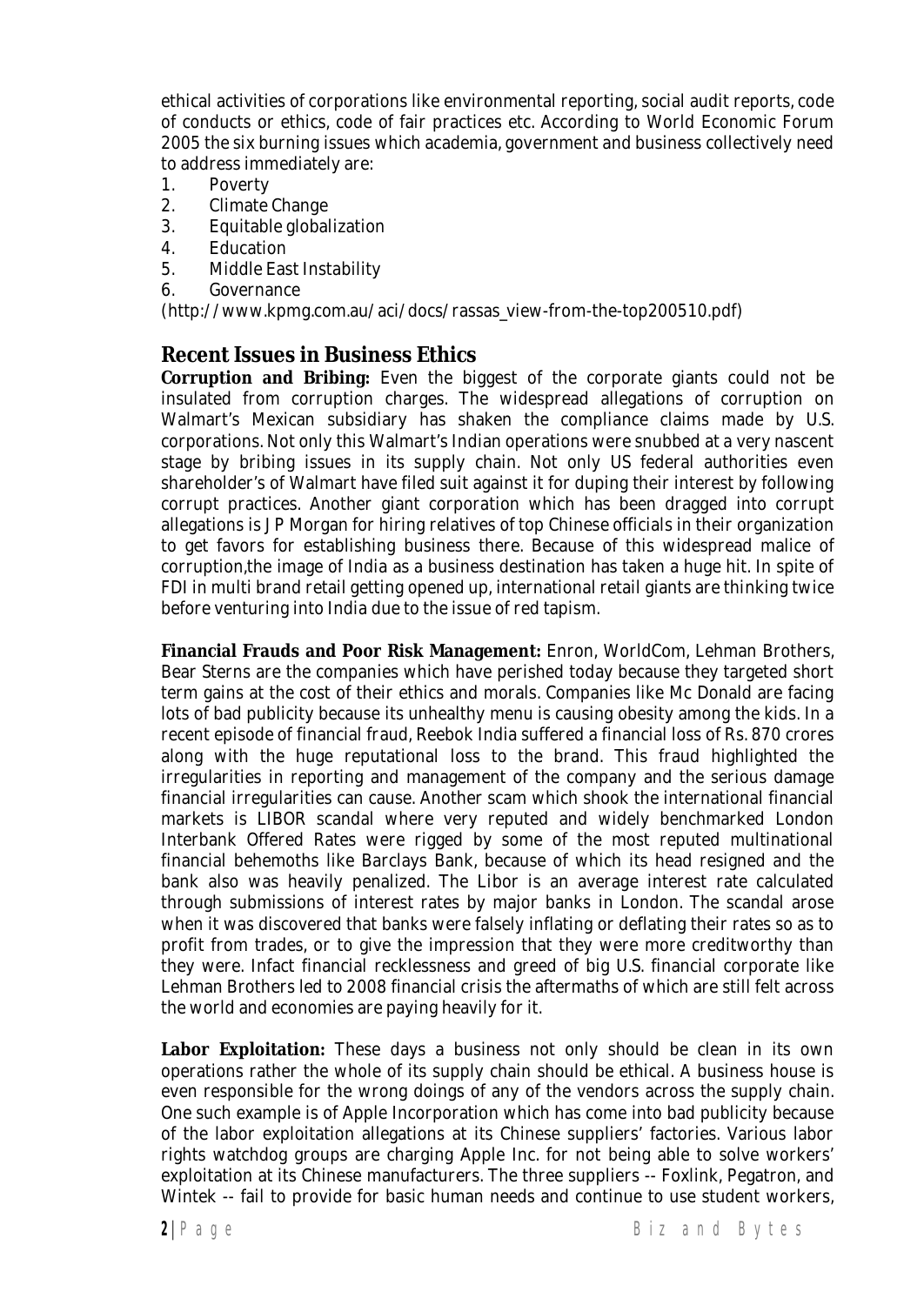according to Students and Scholars Against Corporate Misbehavior (SACOM). After all this activism Apple has increased its supplier audits and is getting more stringent with its supplier code of conduct.

**Insider Trading:** Another burning topic in the area of ethics is the issue of Insider Trading which means misuse of non-public financially sensitive information for the personal gains. Securities Exchange Commission (SEC) the American counterpart of SEBI has brought forward very high profile cases related to insider trading. One such case is of insider trading high profile management person who was also at the boards of Goldman Sach got convicted for insider trading charges questioning the status

**Money Laundering:** Money laundering is a serious issue faced by banking and finance industry where source of money is concealed which could be black money also and later on it is camouflaged and converted into white money by complex financial transactions. A recent sting operation by CobraPost brought up some of the most respected names of Indian bankingindustry in a case where their banking executives were compromising on anti-money laundering norms thus exposing our banking system to bad money which might be supporting terrorist or other anti-social activities. The factor of greed to get deposits for their banks was so high that very ready to flout all the norms which they are supposed to meet. Such culture of greed is ultimately driven by the culture of such organizations. The RBI penalized these banks heavily along with the brand loss which these respected financial houses suffered. Internationally also the many big banks got involved in money laundering scams like HSBC and Standard Chartered.

**Bribing of Doctors by MRs:** Many reputed pharmaceutical companies like Johnson and Johnson, GlaxoSmithKline have been charged recently for following unethical practices so as to encourage doctors to prescribe their companies' medicines and other products. These companies sponsor foreign trips of these doctors in the name of educational trips at the cost of precious lives of patients. But laws are getting stricter to stop such menace and few pharma companies like GlaxoSmithkline have also taken certain initiatives like they have stopped paying remuneration to their sales representatives on the basis of number of prescriptions written by doctors for their drugs.

**Innovating Ethically :** Another relevant issue is to spend huge amounts on carrying on R & D activities judiciously, thus ensuring that inventions 'match' the needs of the market, monitoring and adjusting for unintended consequences of innovations, and assessing the overall impact of innovations (Martin, 2008). But many companies are doing genuine innovations for the good of the society like, Toyota's hybrid model Prius. Managers should ensure that the businesses should be focusing on creating such innovations which are good for their companies as well as for the society, as such mutually beneficial innovations are sustainable (Martin, 2008).

**Environmental Degradation:** One of the biggest damage which many businesses cause is to the environment and climate. Nature of some businesses is such that they can cause more harm to the environment than others and hence need to be more careful with their operations and if they are not then cost to their brand along with the cost to the society. One such example is of British Petroleum (BP) oil spill disaster which happened in 2010 in Gulf of Mexico which questioned BP's claim of being an environmentally responsible company. Along with huge financial penalty and plunging of its share prices, BP had to face enormous reputational degradation also. In fact this case became a turning point in the area of accountability towards social and climatic issues and sustainability risk a company faces if it falls short of what it claims in its policies (Smart, Barman and Gunasekera, 2010). Moreover with the advent of social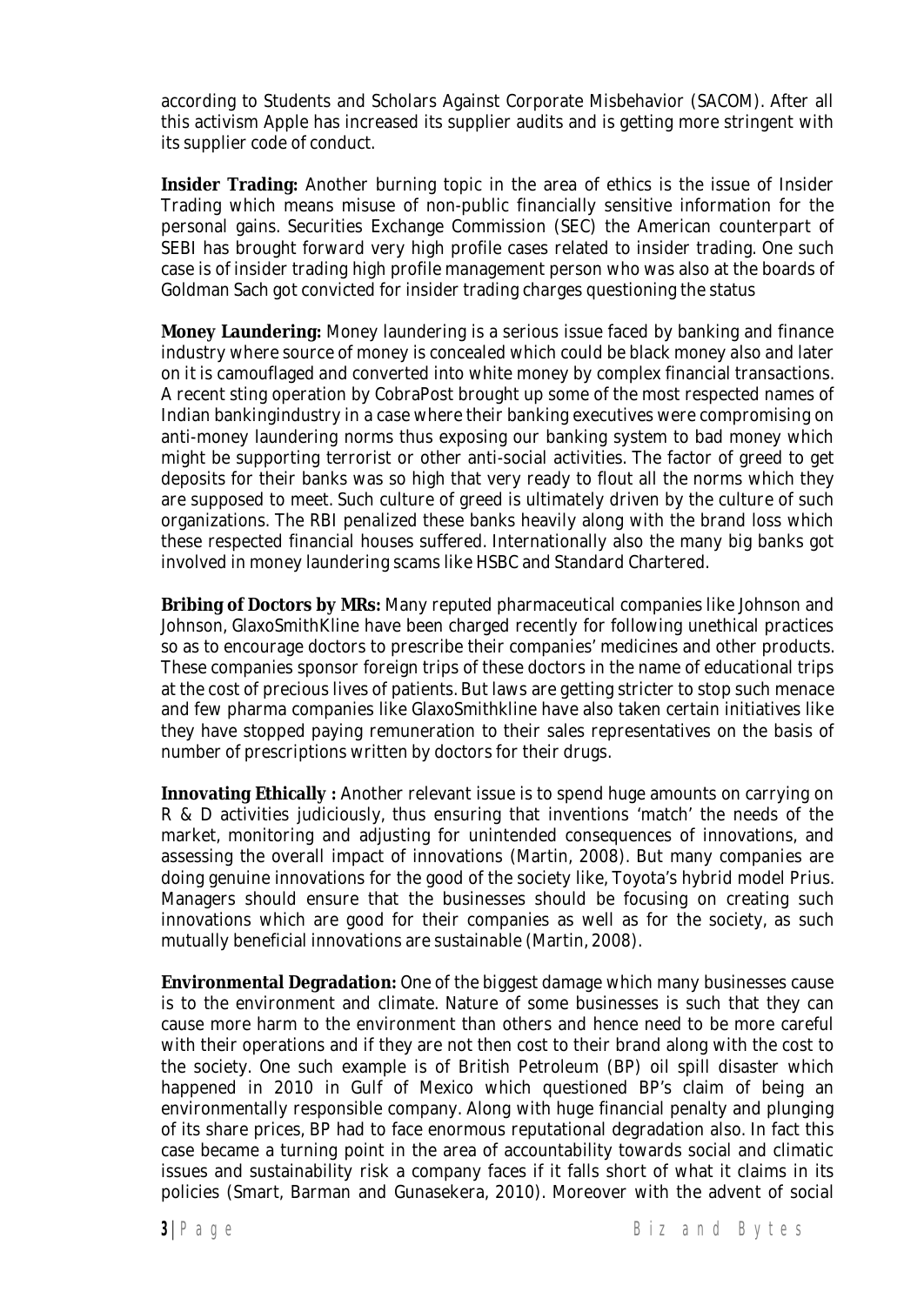media the bad publicity spreads like jungle fire these days. Now it is not possible for a company to escape from its wrong doings like it was some three decades back in the case of Union Carbide Company which was responsible for Bhopal gas tragedy. In fact the skeletons tumbled again out of the cupboards during 2012 London Olympics for the Dow Company which later bought assets of Union Carbide. The activists protested against the company's association with London Olympics.

**Efforts to Bring Ethical Culture in Business:**

Code of Ethics: The authors (Singh et al. 2005) emphasize the role of globalization in the spread of corporate code of ethics. Three reasons as cited by (Breinbeim 2000) behind the growing significance of code of ethics are:

- a. Globalization and hence requirement for uniform core principles.
- b. Code of ethics being part of Corporate Governance requirements.
- c. To improve ethical literacy of management.

Also as proposed by a model (Stajkovic & Luthans 1997) factors which have an effect on business ethical standards are – institutional e.g. legislations concerning ethics, personal e.g. moral development and organizational e.g. code of ethics.

Another study (The Global Business Responsibility Resource Centre 2001) emphasizes certain business related reasons because of which the importance of code of ethics has gained momentum. These are: increase in corporate image and brand, message of commitment towards ethical behavior, unifying corporate culture among its employees, at times reduction in penalties due to some other reasons for ethically compliant companies and it facilitates spread of globalization and businesses in culturally different emerging economies.

Training: A recent international survey highlighted that just 39 percent of the company boards which got surveyed actually got formally trained in compliance and ethics, but out of that 77 percent agreed that such training is required. If we see the results region wise then in Japan approximately 94% of those surveyed felt the need for such trainings where as in Western Europe just 42 % respondents agreed to the need for ethics based training. The need is also to decide that who will set the ethical tone for an organization and how much is the board responsible for creating the morally right environment for an organization. Further, it has been observed that most of the times top leadership is not proactive in enforcing ethics rather they take a call when there are some triggers like: internal incidents, change in government policy, media exposure, annual review of ethics policy, staff turnover, customer and supply chain issues etc. (http://www.kpmg.com.au/aci/docs/rassas\_view-from-the-top200510.pdf)

Regulatory Bodies: Foreign Corrupt Practices Act (FCPA) is a US federal law which that addresses issues related to corruption and bribery of foreign officials. The FCPA applies to any person who has a certain degree of connection to the United States and engages in foreign corrupt practices. The Act also applies to any act by U.S. businesses, foreign corporations trading securities in the United States, American nationals, citizens, and residents acting in furtherance of a foreign corrupt practice whether or not they are physically present in the United States. In the case of foreign natural and legal persons, the Act covers their actions if they are in the United States at the time of the corrupt conduct. Further, the Act governs not only payments to foreign officials, candidates, and parties, but any other recipient if part of the bribe is ultimately attributable to aforeign official, candidate, or party. These payments are not restricted to just monetary forms and may include anything of value. Also in India laws are getting stringent to ensure compliance and curb financial frauds like, Serious Fraud Investigation Office(SFIO), Prevention of Money Laundering Act (PMLA); RBI regulations; KYC norms; the Banking Act. The regulatory bodies are also getting very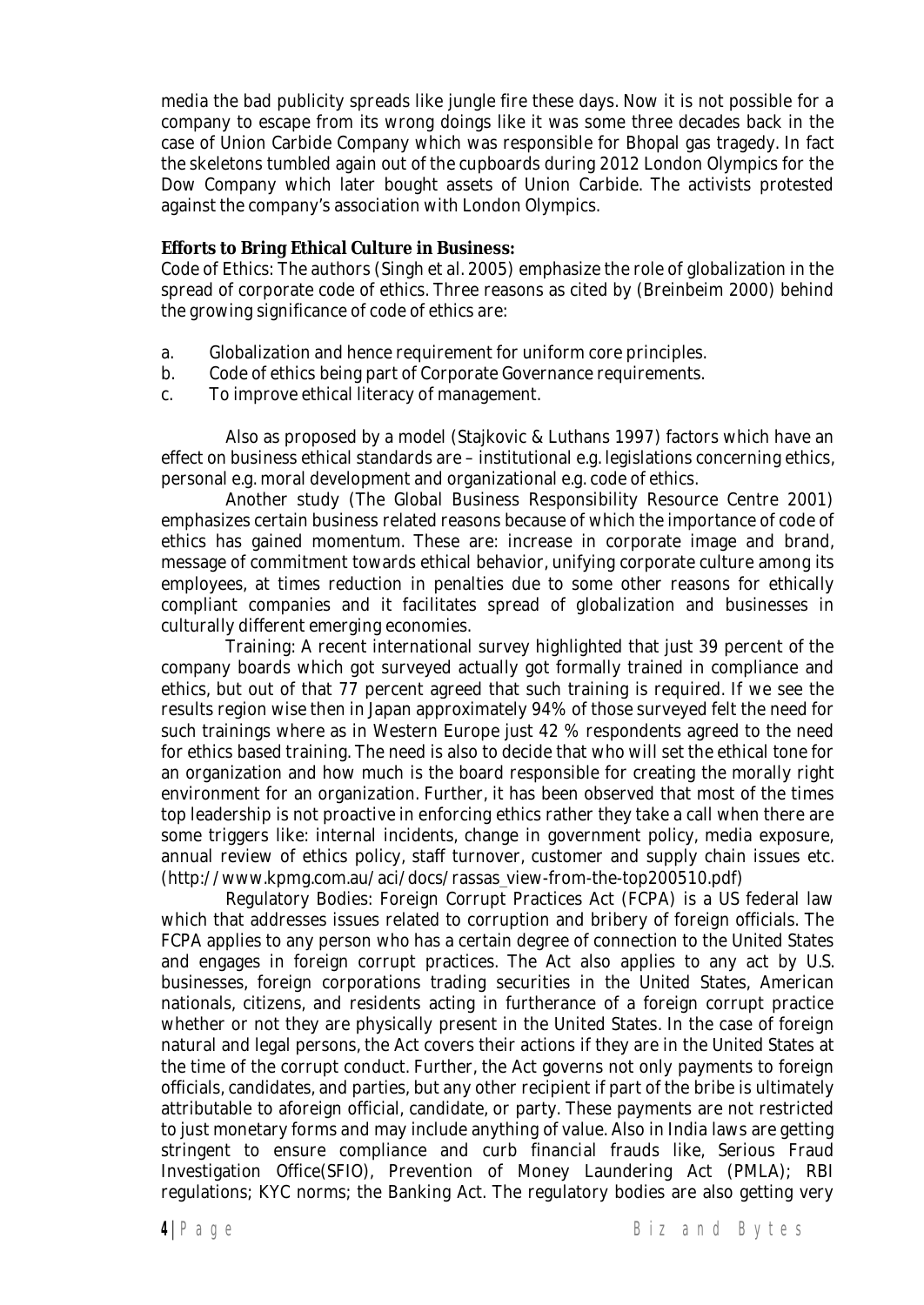stringent like SEBI with its improved capital market and insider trading laws and then Insurance Regulatory Development Authority (IRDA) keeping a check on malpractices and mis-selling in insurance sector; Competition Commission of India (CCI) checking monopolistic and unfair trade practices. Auto Recalls by GM, Toyota: Reputation loss for a auto brand is much more damaging than the cost of recalling the damaged vehicles. This is evident from various incidents of auto recalls starting from 1970 when Ford recalled Pinto cars which were having faulty fuel tanks (Smart, Barman & Gunasekera 2010).

Indian Company's Act 2013 and Corporate Social Responsibility: India's new Company's act has set a precedence world over by making CSR contributions mandatory. As per new rules every company meeting certain financial standards is required to compulsorily contribute 2 percent of its average profits of last three years towards CSR activities which are listed in the act.

HR Diversity: With businesses becoming global, working across different cultures, work force needs to be diverse in every sense. Inclusion of women in boards and various departments of organization is gaining momentum. In fact India's new Company's Act makes it mandatory to have one woman director on the board of companies. As it ensure gender equality and moreover females are observed to bring more sensitization towards ethics. Also consumers and activists take it very seriously if any company discriminates its employees on the basis of gender, race, minority communities or those having different sexual orientations.

Promoting The Ethical Way: The recent advertisements have focused on many sensitive and moral areas. For instance, in the times of recession and stress many advertisers have attempted to spread hope through their advertisements like, Coca-Cola's "Umeedoon Wali Dhoop, Sunshine Wali Asha" campaign; Dominos promotional campaign also shifted from "30 minutes, otherwise free" to "Khushion ki Home Delivery"; Titan Tanishq's advertisement which shows protagonist to be a dusky female (instead of a very fair one ) getting remarried thus breaking some social biases; Tata Tea's " Jago Re" campaign reflects the rising power of common man very effectively. Business houses can no longer afford to remain self centered while creating their brands e.g. Unilever's 'Project Sunlight' which endorses a sustainable living through its various brands thus making this world a better place to live. It motivates everyone to adopt a sustainable lifestyle through which we can keep our planet intact for our future generations also. For instance, Unilever's Lifebuoy promotes creating awareness about hygiene by a simple act of washing hands so that in many Asian, African and Latin American nations where children die due to diarrhea because of poor hygiene conditions can stay healthy; through their Dove beauty care campaign which celebrates in every ordinary women; creating such detergents which need less water to rinse for nations where there is shortage of water supply; thus creating a sense of responsibility among its consumers towards social and moral issues. Living in a

sustainable way, consuming scarce resources judiciously, ensuring improvement in the livelihood of all the stakeholders in the supply chain and caring about our future generations is no more a choice but has become a necessity from which business houses cannot escape. Another example is of GAP advertisement which has an Indian Sikh model Waris Ahluwalia. The ad attracted few racial remarks but the company handled it in a very appropriate way and set an example of curbing racial slurs.

Improved Reporting standards: The recent financial crisis have reinforced the need for improved reporting standards which can bring forward systemic risks. As happened in the past the reckless capital decisions which can have long term repercussions need to be controlled and stakeholders should have an access to such information and not just window dressed financials. Infact there is a huge demand for 'accounting for sustainability' (Smart, Barman & Gunasekera 2010).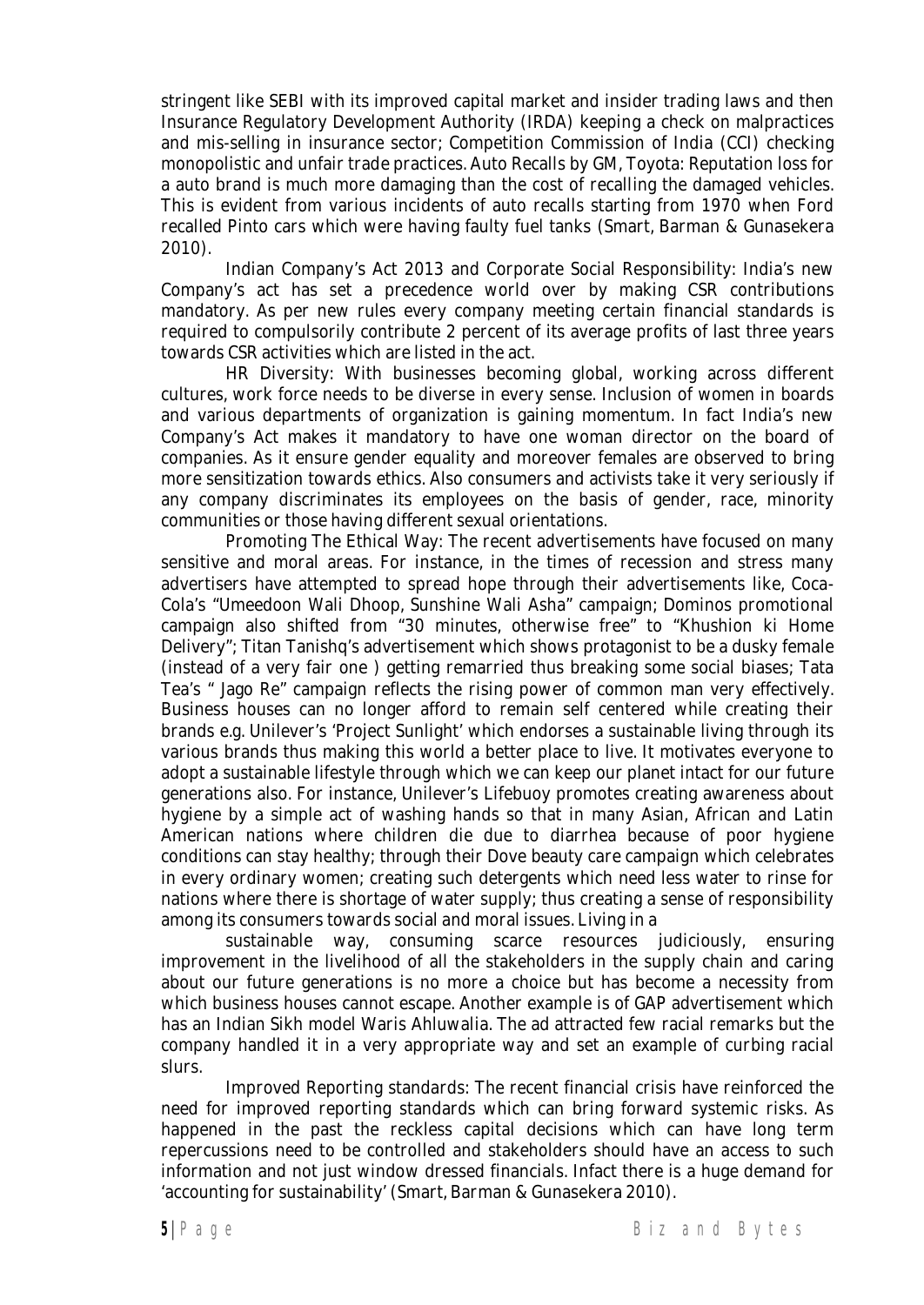# **Business Ethics as a Facilitator of Earning Profits:**

The business ethics literature highlights an issue that there is a perception that a business has to do tradeoff between following ethics and making profits, but with changing times more and more evidence for a ethical business being a profitable business are coming (Sargent 2007). A report by KPMG also stated that consumers are also more in favour of those corporates which are producing environment friendly goods and services, in fact 42 percent of those surveyed were even ready to pay extra for green products (Singh 2008). It has also been empirically proven that customers are ready to buy products at a premium if they are ethically produced, hence adding to business profitability (Trudel & Cotte 2008). The returns on ethics is thus getting proven by those organizations which are getting more preference by customers, society, media and stakeholders as such businesses are creating an environment which would give a chance for future generations to grow and develop also (Loumbeva 2008). There further have been proofs where businesses have earned profits because of adopting ethical practices, e.g. Co-operative Bank of UK has seen an annual growth of 14% in its profits since it has adopted an ethical practice of doing business only with morally right companies, similar thing has been experienced by Marks & Spencer since it has made commitments on the five pillars of controlling and managing wastes, climate control, sustainable raw material, health and doing business only with fair partners. Further, we cannot take natural resources for granted and consider them as nature's free gift as they are getting scarcer. Economists are also supporting the need to account the 'externalities' which means negative or harmful effects of various economic activities. The traditional financial reports fail to report the fact if the externalities exceed the financial benefits from the products (Smart, Barman & Gunasekera 2010).

## **Conclusion**

Various examples and issues discussed above reflect one thing that ethics play a pertinent role in the success or failure of an organization. Ethics need to be brought into the business models in such a way that even the time of adversity a company's reputation can help it to survive. Having a strong ethical base is a value-add to a company's brand and thus adds to its bottom line. Unethical practices cause huge reputational, social and environmental damage. Being ethical and sustainable cannot merely be alip service rather it has to be brought into the strategy, business model and every action of a corporation. So business is no more about just caring for bottom line rather triple bottom lines where focus is on people, planet and profit collectively. Further, business and academia to should endeavor to bridge the gap between ethical behavior and business practice through executive education programs, practitionerfocused research, and outreach.

## **REFERENCES**

- 1. Sargent, T 2007, 'Towards an integration in applied business ethics: The contribution of
- 2. humanistic psychology', Electronic Journal of Business Ethics and Organisation Studies, vol. 12, no. 2,
- 3. http://ejbo.jyu.fi/articles/0401\_3.html.
- 4. Singh, R 2008, 'Sceptical consumers prove green business has a long way to go: KPMG survey' BusinessGreen.com, viewed 1 January 2014.
- 5. Smart, V, Barman, T & Gunasekera, N 2010, 'Incorporating ethics into strategy: Developing sustainable business models, Chartered Institute of Management Accountants, www.cimaglobal.com, viewed 1 January 2014.
- 6. Trudel, R & Cotte, J 2008, 'Does being ethical pay?', MIT Sloan Management Review, http://sloanreview.mit.edu/wsj/insight/brand/ , viewed 1 January 2014.